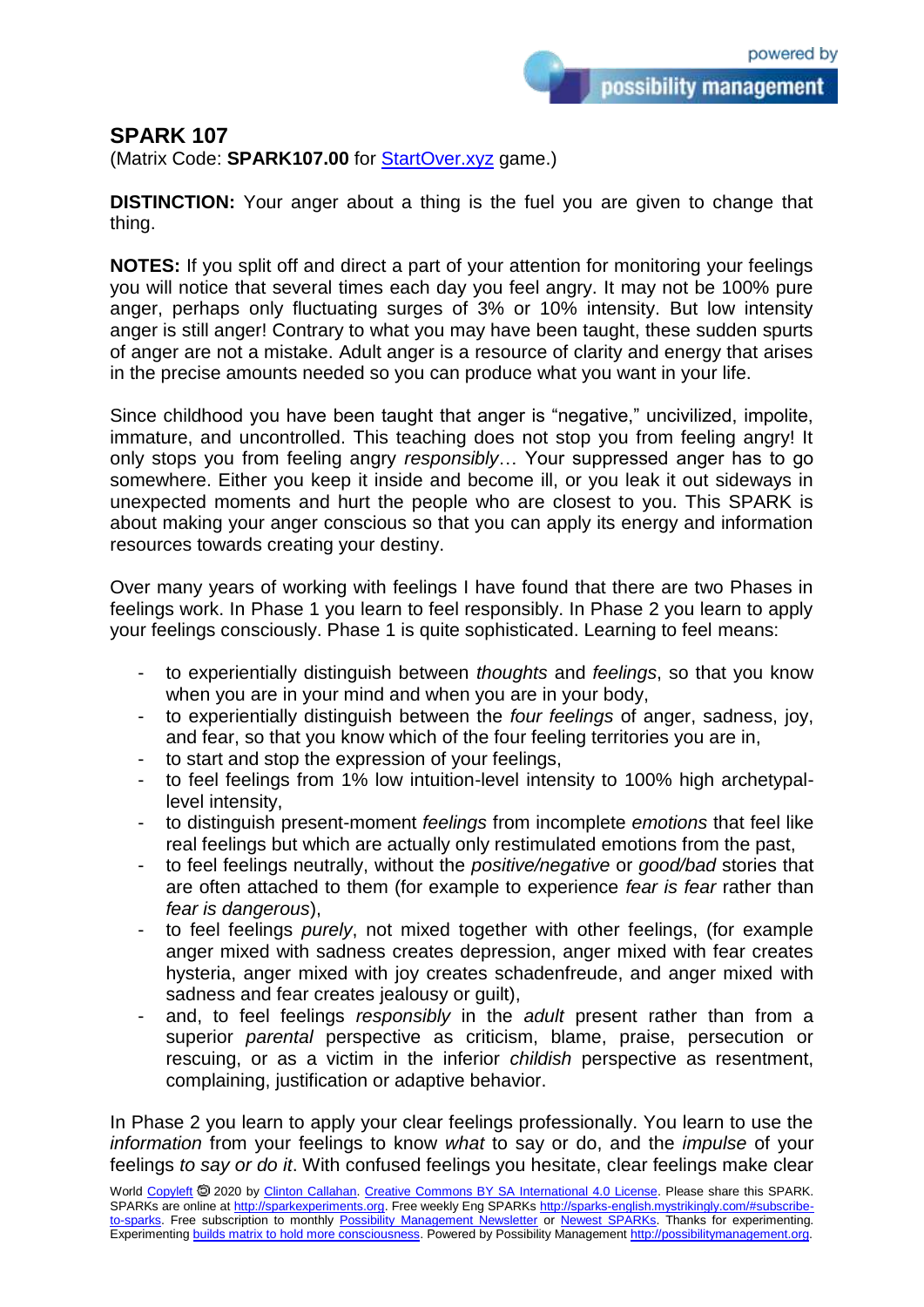communications and help you accomplish your goals. An important note is that learning Phase 1 can take several months to a year or more of guided practice, and you cannot do Phase 2 with a feeling until you have already done Phase 1 with it.

Regarding anger, once you can consistently feel anger responsibly, you can then apply its energy and inherent intelligence to:

- make necessary boundaries (Stop that! This is not acceptable. This is my problem not your problem.)
- make clear decisions (Yes, I will handle this. No, I don't want that.)
- make distinctions (You answered a different question than I asked. If you do not speak out your disagreement our team lacks your wisdom.)
- make declarations (You are beautiful. This is good enough.)
- ask for what you want (May I have your help please? Would you please take care of the kids on Monday night? Would you please protect me from your mother's criticism? Could you scratch my back a little harder and more to the left?)
- and so on.

Anger is used to start things, stop things, change things, create clarity, pursue a particular intention, complete commitments, make decisions, and to move on to the next thing. If you observe that any of these faculties are weak or lacking for you, it could simply be that you are not effectively applying your natural resources of anger.

## **EXPERIMENTS:**

**SPARK107.01** CHANGE YOUR CONCLUSION ABOUT ANGER Even if you have heard these ideas before you may still be blocked from using your anger by an old but invisible conclusion. Since anger is defined by modern society as *not okay*, there is an almost unavoidable tendency to conclude that when you feel angry, *you* are not okay. Your non-okayness is a deep conclusion that disempowers you from taking appropriate actions fueled by anger's clarity.

Changing the old conclusion starts by recalling the time in your life when you decided: "When I feel angry there is something wrong with me." That old conclusion was intended to protect you during your childhood. For example, if you had clarity and power as a child it may have been too threatening or challenging for your parents. To keep from being destroyed you entangled your anger with self-doubt, self-hatred or confusion so as to appear less dangerous, and it worked. You survived. But conditions have changed since then. You are no longer a child. You need not disempower your anger to protect yourself. Your anger *is* your protection. Even if you have arranged to confirm your childhood sense of what is normal by being with a boss or a partner who feels threatened by your power, there is a difference now. The difference is that you are responsible for making the choices that created your present circumstances, so you can responsibly make new choices to create something else. You can have your power back. Adult men and women are *supposed* to have feelings. Your feelings of anger, for example, can serve you personally and professionally. Give your nerves and tissues permission to vibrate with the intense sensations of adult anger.

World [Copyleft](https://en.wikipedia.org/wiki/Copyleft) <sup>5</sup> 2020 by [Clinton Callahan.](http://clintoncallahan.mystrikingly.com/) [Creative Commons BY SA International 4.0 License.](https://creativecommons.org/licenses/by-sa/4.0/) Please share this SPARK. SPARKs are online at [http://sparkexperiments.org.](http://sparks-english.mystrikingly.com/) Free weekly Eng SPARKs [http://sparks-english.mystrikingly.com/#subscribe](http://sparks-english.mystrikingly.com/#subscribe-to-sparks)[to-sparks.](http://sparks-english.mystrikingly.com/#subscribe-to-sparks) Free subscription to monthly [Possibility Management Newsletter](https://possibilitymanagement.org/news/) or [Newest SPARKs.](https://www.clintoncallahan.org/newsletter-1) Thanks for experimenting. Experimentin[g builds matrix to hold more consciousness.](http://spaceport.mystrikingly.com/) Powered by Possibility Managemen[t http://possibilitymanagement.org.](http://possibilitymanagement.org/)